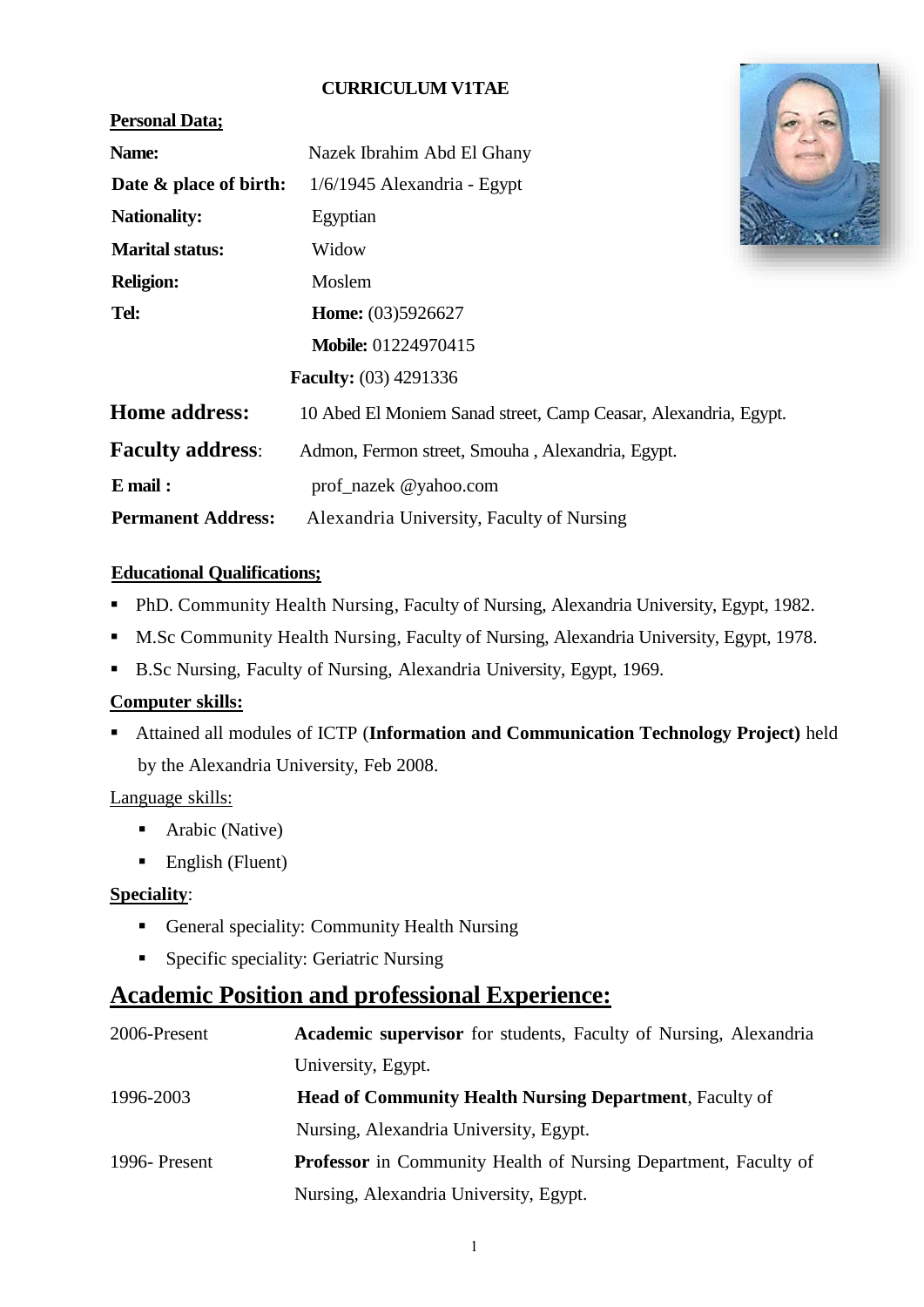| <b>Professor</b> in Gerontological Nursing Department, Faculty of        |
|--------------------------------------------------------------------------|
| Nursing, Alexandria University, Egypt.                                   |
| <b>Professor</b> in Community Health of Nursing Department, Faculty of   |
| Nursing, Alexandria University, Egypt.                                   |
| Assistant Professor in Community Health Nursing Department,              |
| Faculty of Nursing, Alexandria University, Egypt.                        |
| <b>Lecturer</b> in Public Health Nursing Department, Faculty of Nursing, |
| Alexandria University, Egypt                                             |
| Assistant lecturer in Public Health Nursing Department, High             |
| Institute of Nursing, Alexandria University, Egypt.                      |
| <b>Clinical instructor</b> in Public Health Nursing Department; High     |
|                                                                          |

institute of nursing, Alexandria University, Egypt.

# **SPECIFIC EXPERIENCE IN THE REGION**

| Date      | <b>Experience</b>                                                               |
|-----------|---------------------------------------------------------------------------------|
| 1992-1996 | Dean of Institute of Nursing Sultanate Oman                                     |
| 1998      | Teaching the Syrian student from <b>Techreen University</b> about               |
|           | "Community Health Nursing.                                                      |
| 2003      | Participation in the 131 <sup>st</sup> annual meeting of American Public Health |
|           | Association (APHA), California U.S.A                                            |
| 1996-2003 | <b>Head of Community Health Nursing Department, Faculty of</b>                  |
|           | Nursing, Alexandria University, Egypt.                                          |
| 5 years   | <b>Supervision of Community Health Nursing Department, Faculty</b>              |
|           | of Nursing, El Mansoura University, Egypt.                                      |
| 2 years   | <b>Supervision of Gerontological Nursing Department, Faculty of</b>             |
|           | Nursing, Assiut University, Egypt.                                              |

# **PROFESSIONAL AND SCIENTIFIC ACTIVITIES:**

#### **A-Research Projects:**

- Teaching" Community Health Nursing" Master program, Faculty of Nursing, Alexandria University, Egypt in 1996.
- **Participated as a member in the implementation team in the Continuous Improvement and** Accreditation project (CIQAP) at the Faculty of Nursing, Alexandria University in 2008 and till now.
- Continuous improvement for qualifying of accreditation project. All Faculties , Faculty of Nursing. 2007-2010. CIQAP.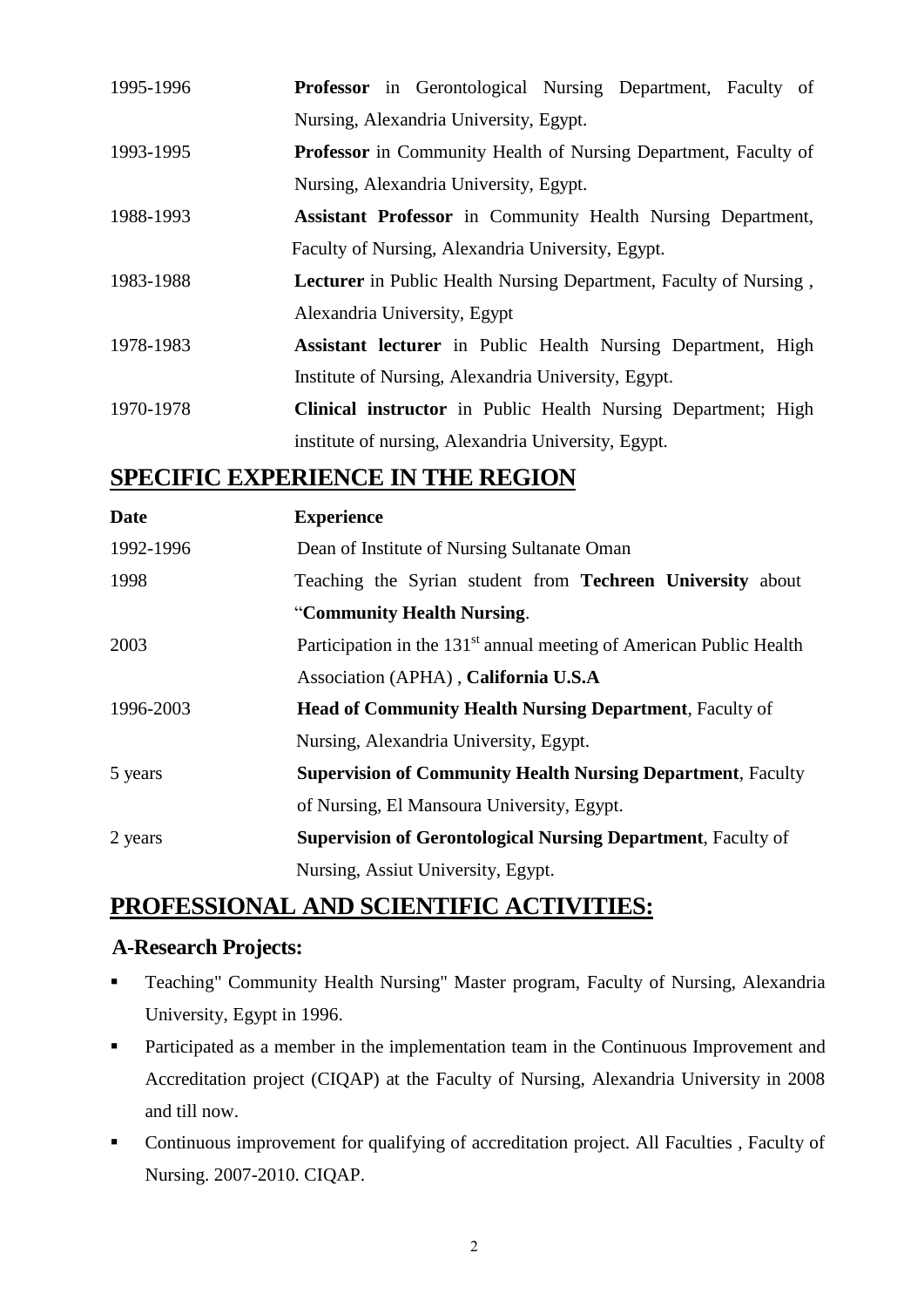- كليات التمريض و المعاهد الفنية ومدارس التمريض ووحدات صحة .Family Health nurse project at Qena الأسره بوزارة الصحة والسكان (2007-2006) . وزاره الصحة والسكان وبنك التنمية الأفريقي
	- تدريب ممرضات صحة االسرة في محافظات اسكندرية منوفية- سوهاج وقنا ممرضات الرعاية الصحية االولية بوزارة الصحة. )2006( االتحاد االوروبي
	- Family Health nurse at Menia & Suez .)2003( والسكان الصحة وزارة . IIElDT2-MOHO-USAID.
	- Health workforce development project Medical and nursing faculties (2003-2006). MOHE.SCU, USAID,JHPIEGO
	- <sup>1</sup> 1<sup>st</sup> African nurses training program on primary health care. All African country participated in the project (2000). NORAD & Egyptian fund for technical cooperation with Africa (EFTCA)
- Participation in the development of syllabus and curricula of the Faculty of Nursing Alexandra University.
- Scientific research projects in the field of community health nursing.
- **Presentation of lectures, scientific supervision, discussion of theses, participation in** qualifying examinations in the following faculties and universities for many years:
	- \* Cairo University
	- \* El Mansoura University
	- \* Assiut University
	- \* Tanta University
	- \* El Menofyia University
	- \* Ain Shams University
	- \* El Zagazig University
	- \* Suez Canal University

# **B- Professional Organization Membership:**

- **Egyptian Nurses Association**
- League of the High Institutes of Nursing Graduates, Alexandria, Egypt.
- Egyptian Society of Breast Milk Friends, Egypt (E.S.B.M.F). Cairo, Egypt.
- Egyptian Osteoporosis Prevention Society, Cairo, Egypt.
- **Participate in the Committee for recruiting the new students** in the Faculty of Nursing, Alexandria University, Egypt, 1990 and present.
- **Member of the implementation team <b>"Quality assurance unit"** in the faculty of nursing since 2006.
- Member of committee for the promotion of university professors and assistant professors, Supreme council for universities (for many years and present).
- Member of committee for the higher education and scientific research (for many years and present).
- Member of committee for the libraries (for many years and present).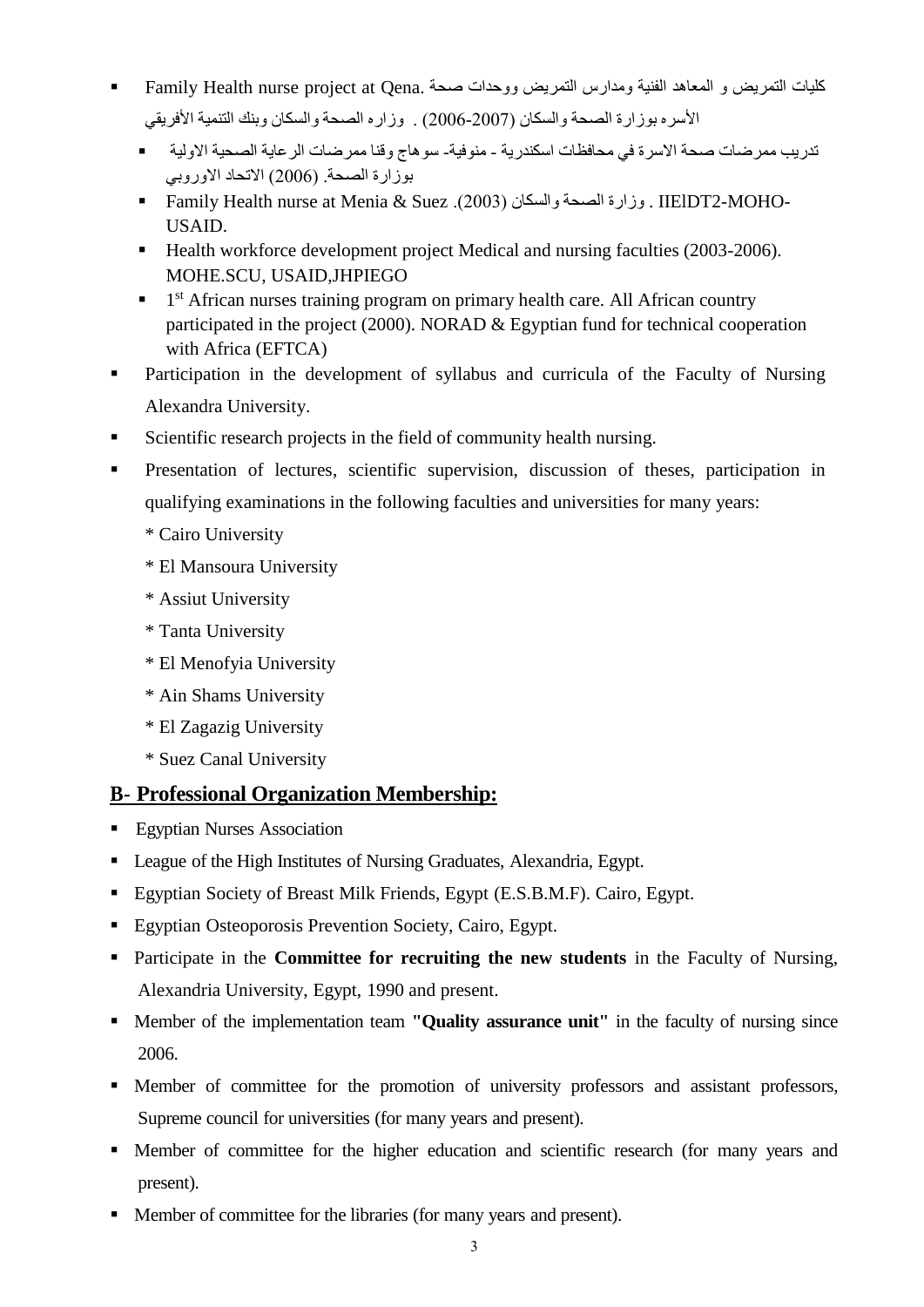- Member of committee for the cultural relations (for many years and present).
- Member of committee for the laboratories (for many years and present).
- Member of Faculty of Nursing Council (for many years and present).
- **Member of Institute of International Education- Development training 2 project IIE/DT2.**
- Member of nursing curriculum committee in Geriatric Nursing
- Member of Community Health Nursing curriculum committee at the supreme council of universities in the field of Community Health Nursing.
- Member of American Society of Gerontological Nursing.
- Member of environmental health committee (for many years).
- Member of supervision committee for elderly home Dar El Hana for able and disable elderly women.
- **Member of supervision committee for elderly home Dar Mohammad Ragab for elderly.**
- Member of Administrative council of Egyptian Red Crescent in Alexandria.

### **Training Workshops:**

- Participate in preparation and conduction of workshop about "**Occupational Health**" for African Nurses, WHO, Alexandria University, Faculty of Nursing, 1987.
- Attended training about "**Methods of Education**" Alexandria University, Egypt. September1988.
- Attended the training workshop "**Psychosocial Counseling in the Context of HIV infection, AIDs and related disease**s, WHO / Faculty of Nursing, Alexandria, September 15-19/1990
- Attended workshop about " **Curriculum Content: Nursing Theory, Nursing Process, Trends in Nursing**" Faculty of Nursing, Alexandria University November 17-22, 1991.
- Attended workshop on "**Curriculum Development**" Ministry of Health and population, healthy mother/ healthy child project in cooperation with USAID. Ismailia, June 26-27, 1997.
- Attended work shop on "**Competency- Based training (CBI) methodology**" John SNow, Inc, (JSI), healthy mother / healthy child results package, Ministry of health and population in cooperation with USAID, Egypt, September, 1998.
- Attended workshop on "**Competency- Based Training**" JOHN Snow, Inc. Healthy mother/ Healthy child results Package, Alexandria University, Faculty of Nursing. July 10-13, 2000 – 2002.
- Participate in Workshop on "**Advancing Nursing Skill Labs** –ANSL- Health Work force Development Project-HWD in collaboration with the Ministry of Higher Education, Supreme Council of Universities, USAID Egypt and JHPIEGO Co., 14 March 2006
- Attended workshop about **ILOs** in the Faculty of Nursing, 20/10/2010.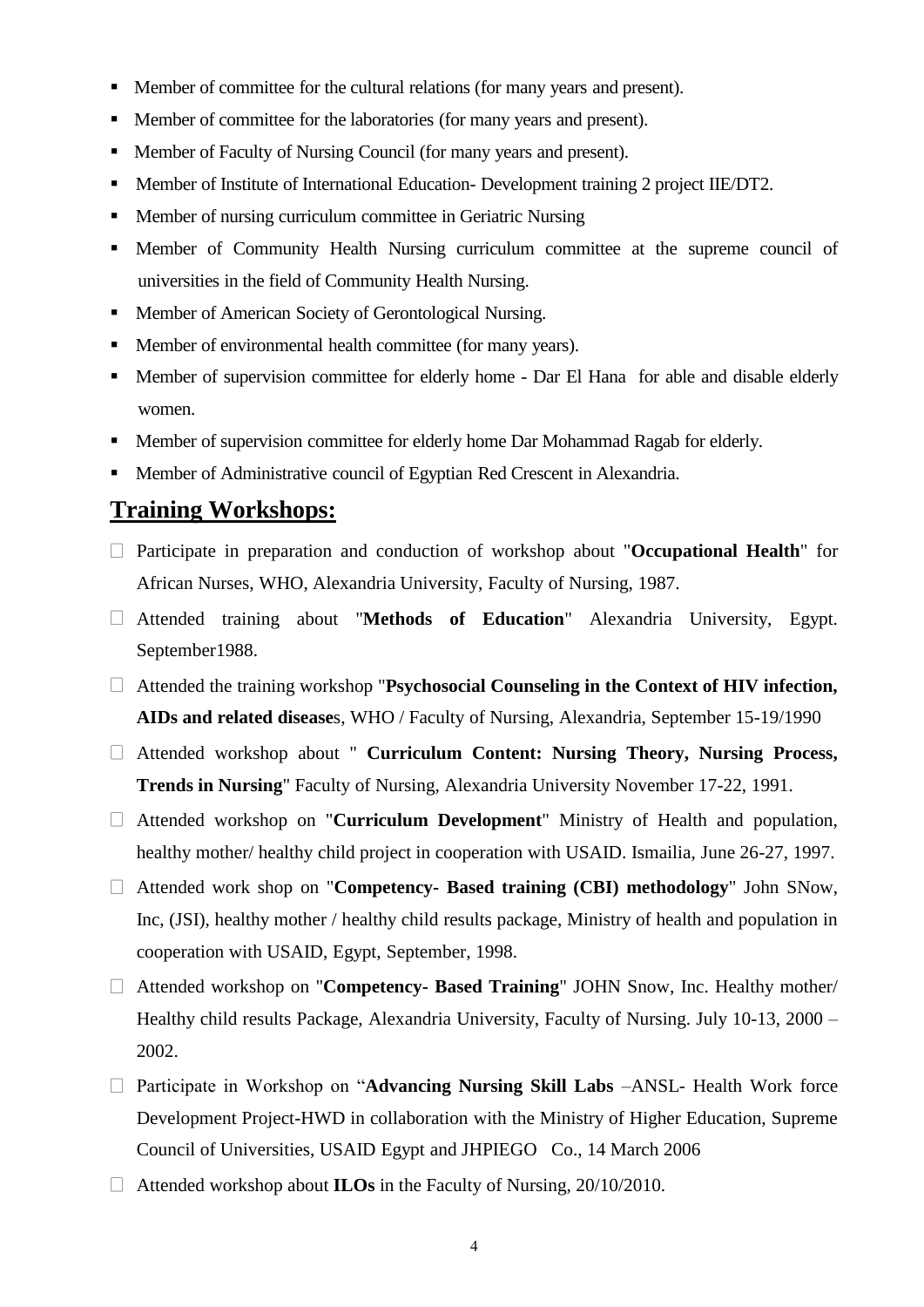- Participated in the training workshop about:" **Application of OSCE in Community Health Nursing**" 14<sup>th</sup> November 2012.
- Attended workshop on "**Training of Trainers "TOT**" Preparatory level (No. 62). at the FLDC, Alexandria University in collaboration with International Board of Certified Trainers (IBCT), Medill East, North Africa Cairo, 21-28/ 4/2013.
- $\Box$  Participated in The 12<sup>th</sup> International Scientific Nursing Conference "Accredited" Higher Education Institutions: Challenges & Strategies" Alexandria University, Faculty of Nursing, May 15-16 ,2013.
- $\Box$  Participated in the training workshop about:" Resuscitation in community health care facilities"  $18<sup>th</sup>$  July 2013.
- $\Box$  Participated in training workshop about "TOT preparatory level" at the FLDC, Alexandria University in collaboration with International Certified Trainer Board 21- 28/ 4/2013.

# **Training Programs:**

- Attended the training program about "**Acute Respiratory Tract Infection** "**ARI"**, Alexandria University, Faculty of Nursing, November 20-21, 1993.
- Attended the "**ARI training course on communication skills**. Ministry of health, child survival project (C.S.P), Acute respiratory infection program (ARI). Alexandria, December 10-15/ 1994.
- $\Box$  Participate in organization and conduction of training program for African Nurses about "**Primary Health Care**" the African nurses upgrading program "EFTCA& NORAD", In Collaboration with Alexandria University, Faculty of Nursing, Egypt. May 28- July 2 , 2000.
- $\Box$  Planning and implementing a workshop on Elderly care in Assiut University.
- Participant in implementing the –**Family Health Nurse- training program** for nurses working at family health units/centers affiliated to the Ministry of Health and population, as a joint collaboration between MOHP, The Institute of International Education –IIE-Development training 11-DT2-USAID Project and the Faculty of Nursing, Alexandria University conducted in Suez and Minya governorates during the period from July-September 2003.
- □ Participant in implementing the **–Family Practice Nurse-** training program for nurses **working at family health units/centers** affiliated to the Ministry of Health and Population ,as a joint collaboration between MOHP, The African Development Bank and the Faculty of Nursing , Alexandria University conducted in Qena Governorate -8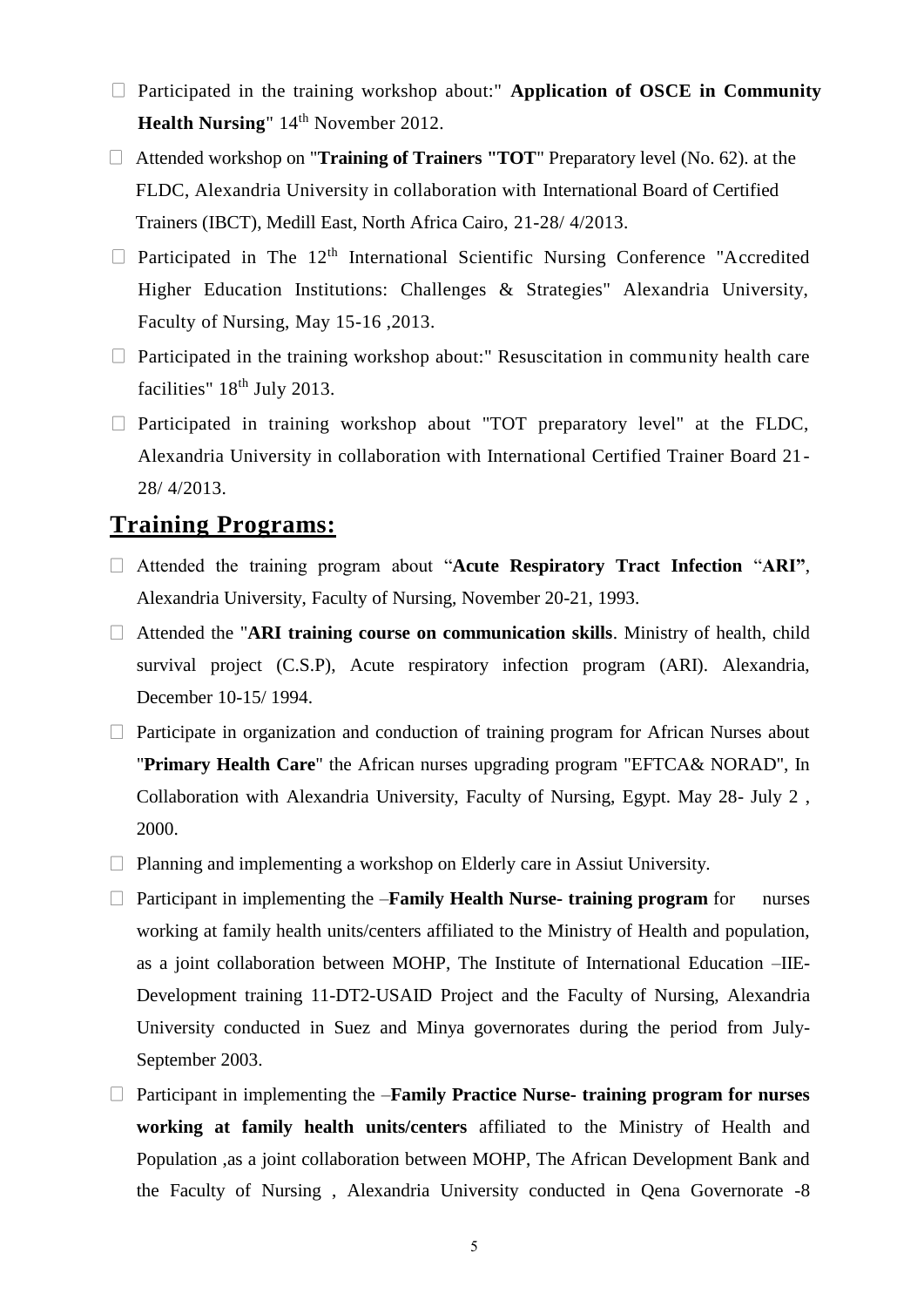programs- during the period from February- September 2006.

### **Conferences:**

- $\Box$  Attended the annual Scientific Congress of the faculty of medicine, Alexandria University, from 1983-1986.
- $\Box$  Attended the second international scientific nursing congress on "Health Promotion", High Institute of Nursing, Alexandria University, July 3-4.1991.
- $\Box$  Participate in the National conference for protection and promotion of breast feeding, "Baby Friendly Hospitals Initiative" Ministry of Health, Egyptian pediatric association, gynecology and obstetrics Association, Egyptian Society of Breast- Milk friends, UNICEF and WHO, Menahouse hotel, Cairo, February 27-28.1992.
- $\Box$  Attended the third international diabetes congress. The Egyptian union of diabetic Associations (EUDA) and the international diabetes federation, Egypt, October 19-23, 1995.
- $\Box$  Attended the first -International Annual Nursing Congress, "Environmental, Urbanization and Health" Ain shams, High Institute of Nursing, Egypt, October 28-30, 1996.
- $\Box$  Participate in organization of the fifth International Scientific Nursing Congress. "Quality Care Nursing: Today and Tomorrow " Alexandria University, Faculty of Nursing, November 27-29, 1996.
- $\Box$  Attended the fifteenth African nurse leaders' course "Developing Educational Training Program in Nursing" Ministry of Health and Population, technical cooperation fund for Africa, Egypt, in Association with Japan International cooperation Agency, October 24- December 2, 1999.
- Attended second Egyptian international conference on "Osteoporosis Prevention" le Meridian Hotel, Cairo, Egypt, March 20-22, 2001.
- Attending the 9th International Scientific Nursing Conference "Accreditation and Nursing" November 2007 Faculty of Nursing, Alexandria University.
- $\Box$  Attending the 10th International Scientific Nursing Conference "Quality care nursing" Faculty of Nursing, Alexandria University, November 2008.
- $\Box$  The first scientific meeting of the Community Health Nursing Department "Family Home" Care" November 2008.
- $\Box$  Attending the 3rd annual scientific meeting of Nursing Administration Department (Quality Work Environment) on 19th July, 2009.
- Attended Conference about "Women Health", organized by Alexandria regional Centre for Women's Health and Development 15-16 / 6/ 2011.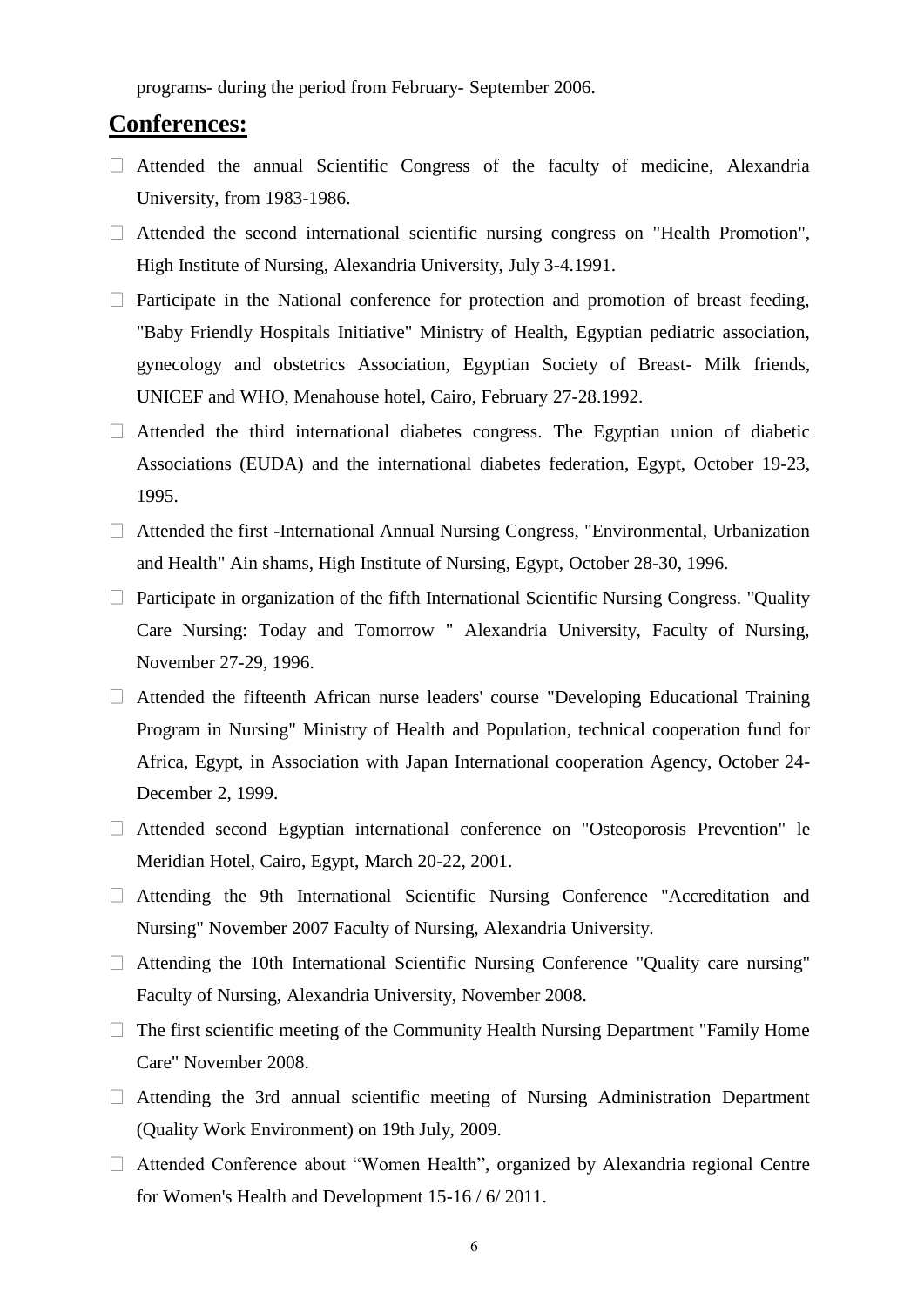- □ Attended Conference about National Academic Reference standard (NARS) organized by EDC center, Faculty of nursing 9-2011.
- Attending 10th International Scientific Nursing Conference (innovation in obstetric nursing practices on 18-19 November, 2013.
- Attended International Conference for "Women's Health", Four seasons Hotel, Alexandria, March 2014.

### *Academic Honors and rewards:*

- Award of excellence for continues contribution to the nursing profession and health care 18/11/2008.
- Award from Egyptian Nurses Association.
- A ward from Faculty of Nursing (Medal of Scientific Excellence)

#### *Community services:*

- Supervision on **Health Promotion Center** Faculty of Nursing Alex University.
- Preparation, Organization and Supervision on **Health Campaign** conducted by Community Health Nursing Department in rural areas.
- Preparation, Organization and Supervision on **Health Education Conferences** conducted by community health nursing department in different community setting.
- Preparation, organizing and participation in **Health education sessions for geriatric's home residence**.

### **Researches Publication;**

| <b>Research title</b>                                                       | <b>Publication site</b>                  |
|-----------------------------------------------------------------------------|------------------------------------------|
| Assessment of the elderly and their cargivers' practices regarding food     | Journal of Education and practice        |
| safety in Assiut Governerate, Egypt                                         | ISSN 2222-1735(paper)                    |
|                                                                             | ISSN 2222-288X (online)                  |
|                                                                             | Vol.5, No.21, 2014                       |
| Assessment of the elderly and their cargivers' knowledg regarding food      | <b>Assiut Scientific Nursing Journal</b> |
| safety in Assiut Governerate, Egypt                                         | ISSN 2314-1735-8845                      |
|                                                                             | Vol.2, No.3, June 2014                   |
| Effect of Nursing Intervention on the suportive role played by peers on     | <b>Tanta Scientific Nursing Journal</b>  |
| glycemic control among diabetic school students in Tanta city               | Vol. 3, No 2, November 2012              |
| Qulity of life of diabetic school students with type 1 diabetes mellitus in | The new Egyptain journal of              |
| El Behira Governorate.                                                      | medicine Vol; 42 No: 2 supplement        |
|                                                                             | $1st$ February 2010                      |
| العوامل النفسية والاجتماعية التي تؤثر على السيدات المسنات                   | مجلة علمبة محلبة                         |
| psycho-social factors affecting the elderly women                           | مجلة الجمعية المصر ية للطب و القانو ن -  |
|                                                                             | اسكندرية                                 |
|                                                                             | يناير 2003- من 1 إلى 10                  |
| Assessment of nurses' knowledge about accidents prevention among            | Ass. Univ. Bull. Environ.Res.            |
| elderly in Assuit Governerate                                               | Vol.3, No.1, March 2000                  |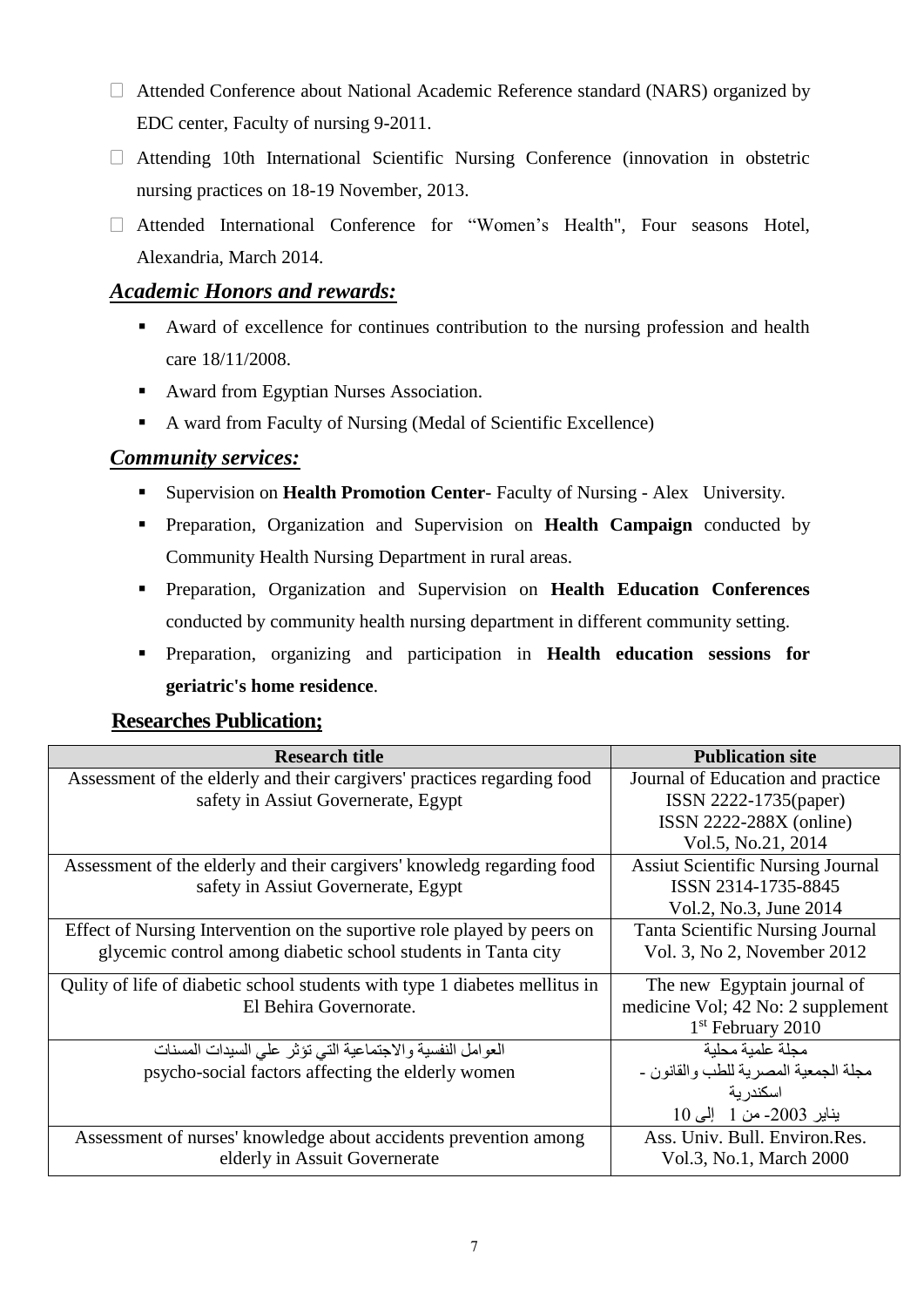| <b>Research title</b>                                                                 | <b>Publication site</b>                     |
|---------------------------------------------------------------------------------------|---------------------------------------------|
| الرعاية الصحية للسيدات المسنات في مصر                                                 | مؤتمر علمی دولی                             |
| health care of the elderly women in Egypt                                             | المؤتمر الدولمي التاسع بكلية التمريض -      |
|                                                                                       | الاسكندرية                                  |
|                                                                                       | يناير 1998- من 1 إلى 11                     |
| مشاكل الغلاف الجلدي للمسنين في دور المسنين بالاسكندرية                                | مجلة علمبة محلبة                            |
| integumentary system problems of residents of elderly homes in                        | مجلة الاسكندرية العلمية للتمريض - اسكندرية  |
| Alexandria                                                                            | يناير 1998- من 1 إلى 10                     |
| مدى تقبل تنظيم الأسرة وعلاقته بالحالة الاجتماعية والاقتصادية في اسيوط                 | مجلة علمية محلية                            |
| family planning acceptability and it's relation to socio-economic                     | مجلَّة اسيوط الطبية - اسيوط                 |
| conditions in Assiut                                                                  | يناير 1994- من 1 إلى 10                     |
| وجهات نظر الممرضات عن العوامل المؤثرة على مقدرة المريض للتكيف مع الامراض              | مجلة علمبة محلبة                            |
| المزمنة                                                                               | مجلة معهد البحوث الطبية ـ الاسكندرية        |
| nurses views about the factors that influence patient ability to adapt to             | يناير 1991- من 1 إلى 18                     |
| chronic illness                                                                       |                                             |
| معرفة العلاقة بين حالة التجويف الفمي والعادات الخاصة بالنظافة بهذا الخصوص بين تلاميذ  | مؤتمر علمي دولمي                            |
| المدارس الابتدائية                                                                    | المؤتمر الدولي الثاني للتمريض ـ جامعة       |
| identify the relation between condition of oral cavity and hygienic habits            | الاسكندرية                                  |
| of primary school children                                                            | يناير 1991- من 1 إلى 10                     |
| تقييم معلومات الممرضات واقارب المسنين عن تغذية المسنين                                | مجلة علمية محلية                            |
| assessment of nurses and elderly's relatives knowledge about elderly                  | مجلة طنطا الطبية - طنطا                     |
| nutrition                                                                             | يناير 1991- من 1 إلى 19                     |
| تقييم معلومات ممر ضات الصحة المدرسية عن التحكم في الامر اض المعدية بين تلاميذ المرحلة | مجلة علمية محلية                            |
| الابتددائية في مدينة اسيوط                                                            | مجلة طنطا الطبية - طنطا                     |
| assessment of school health nurses knowledge about control of                         | يناير 1991- من 1 إلى 21                     |
| communicable diseases among the primary school children in Assiut city                |                                             |
| دراسة مقارنة بين الاسكندرية وطنطا واسيوط لمقدمي الرعاية فيما يتعلق بشعور هم بالعبء    | مجلة علمية محلية                            |
| تجاه اقاربهم المسنين                                                                  | مجلة طنطا العلمية - طنطا                    |
| a comparative study of Alexandria, Tanta and Assiut caregivers burden                 | يناير 1991- من 1 إلى 15                     |
| feeling towards their elderly relatives                                               |                                             |
| معلومات وأراء الممرضات عن اسباب الحوادث بين المسنين                                   | مجلة علمية محلية                            |
| knowledge and opinion of nurses about the causes of accidents among                   | مجلة طنطا العلمبة - طنطا                    |
| the elderly                                                                           | يناير 1991- من 1 - إلى 15                   |
| تقييم برنامج تتبعى لمهارات الفحص الذاتي للثدي وذلك للموظفين العاملين بالمعهد العالى   | مجلة علمية محلية                            |
| للتمر يض بالإسكندر بة                                                                 | مجلة اسكندرية الطبية ـ اسكندرية             |
| evaluation of follow up program for practicing breast self examination                | يناير 1990- من 1 إلى 11                     |
| among the employees working in the higher institute of nursing                        |                                             |
| Alexandria university                                                                 |                                             |
| معر فة معلومات طالبات التمر بض فيما يتعلق بالايدز                                     | مجلة علمبة محلبة                            |
| identification of knowledge of nursing students about AIDS                            | مجلة طنطا العلمبة - طنطا                    |
|                                                                                       | يناير 1990- من 1 إلى 17<br>مجلة علمية محلية |
| دور ممرضة صحة المجتمع في تقييم معلومات العاملين بمصانع النسيج عن مخاطر الصناعة        |                                             |
| و اساليب الو قاية                                                                     | مجلة المعهد العالى للصحة العامة - جامعة     |
| community health role in assessing the knowledge of textile workers                   | الاسكندر ية                                 |
| about industrial hazards and preventive measures                                      | يناير 1990- من 1 إلى 13<br>مجلة علمية محلية |
| تقييم الحالة الغذائية للسيدات المسنات في دور المسنين                                  |                                             |
| nutritional assessment of institutionalized elderly women                             | مجلة المعهد العالي للصحة العامة - جامعة     |
|                                                                                       | الاسكندر ية                                 |
|                                                                                       | يناير 1990- من 1 إلى 12<br>مجلة علمية محلية |
| دور الطبيب كما تعبر عنه الممرضات (الطالبات)                                           |                                             |
| physicians role as perceived by nursing students                                      | مجلة طنطا العلمية - طنطا                    |
|                                                                                       | يناير 1990- من 1 إلى 20                     |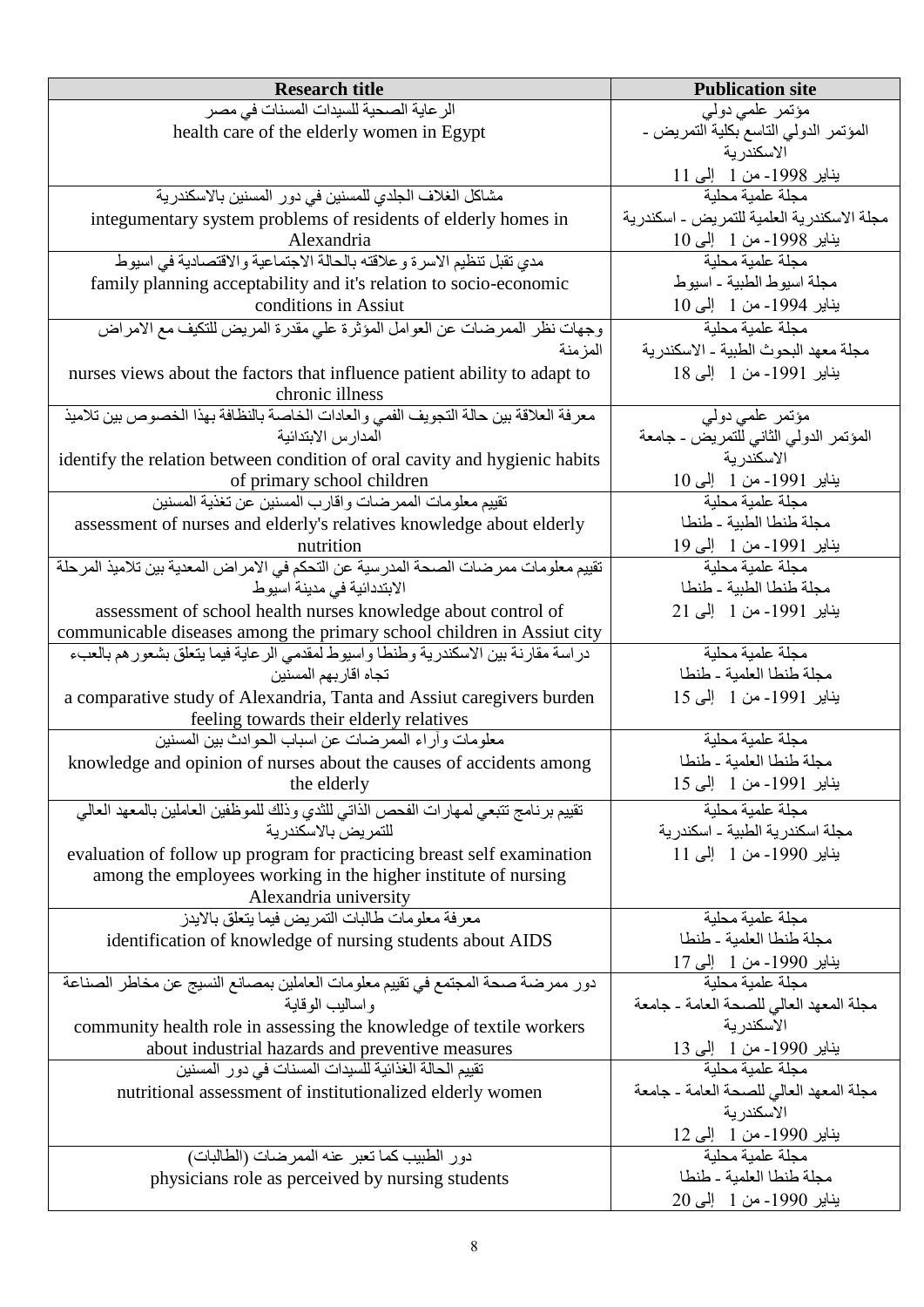| <b>Research title</b>                                                                                                         | <b>Publication site</b>                               |
|-------------------------------------------------------------------------------------------------------------------------------|-------------------------------------------------------|
| معلومات الممرضات عن سرطان الصدر والكشف الذاتي للصدر بالاسكندرية                                                               | مجلة علمية محلية                                      |
| nurses knowledge of breast cancer and breast self examination in                                                              | مجلَّة المعهد العالي للصحة العامة ـ جامعة             |
| Alexandria                                                                                                                    | الاسكندرية                                            |
|                                                                                                                               | يناير 1990- من 1 إلى 15                               |
| معرفة مصادر الضغوط النفسية والرضا في تمريض مرضىي السرطان                                                                      | مجلة علمبة محلبة                                      |
| identifying the source of stresses and satisfaction in cancer nursing                                                         | مجلة المعهد العالى للصحة العامة - جامعة               |
|                                                                                                                               | الاسكندرية                                            |
|                                                                                                                               | يناير 1990- من 1 إلى 11<br>مجلة علمية محلية           |
| تقييم معلومات اعضاء هيئة التدريس بالمعهد العالى للتمريض فيما يتعلق بالحالة الجنسية في                                         |                                                       |
| جامعتي الاسكندرية وطنطا                                                                                                       | مجلة المعهد العالى للصحة العامة - جامعة<br>الاسكندرية |
| knowledge of higher institute of nursing faculty members in relation of<br>human sexuality in Alexandria and Tanta university |                                                       |
| دراسة مقارنة عن وجهات نظر المسنين فيما يتعلق بالعناية في دور المسنين بالاسكندرية                                              | يناير 1989- من 1  إلى 14<br>مجلة علمية محلية          |
| وطنطا                                                                                                                         | مجلة طنطا الطبية - طنطا                               |
| comparative study of the elderly views regarding institutional care in                                                        | يناير 1989- من 1 إلى 25                               |
| Alexandria and Tanta                                                                                                          |                                                       |
| تقييم معلومات طالبات المعهد العالى للتمريض بالاسكندرية وطنطا واسيوط فيما يتعلق                                                | مجلة علمية محلية                                      |
| بالاسهال والجفاف -در اسة مقارنة                                                                                               | مجلة اسكندر ية للاطفال                                |
| assessment of knowledge of students at high institute of nursing of                                                           | يناير 1989                                            |
| Alexandria, Tanta and Assiut universities about diarrhea and dehydration                                                      |                                                       |
| - a comparative study                                                                                                         |                                                       |
| معلومات واتجاهات طالبات التمريض عن المسنين بالاردن                                                                            | مجلة علمية محلية                                      |
| knowledge and attitude of nursing students about elderly clients in                                                           | مجلة طنطا العلمية - طنطا                              |
| Jordan                                                                                                                        | يناير 1989- من 1   إلى 8                              |
|                                                                                                                               |                                                       |
| دراسة معلومات طالبات المعهد العالى للتمريض عن العناية الفورية بالاسكندرية                                                     | مجلة علمية محلية                                      |
| a study of knowledge of immediate care of nursing - Alexandria                                                                | مجلة المعهد العالي للصحة العامة - جامعة<br>الاسكندرية |
| university                                                                                                                    | يناير 1987- من 1 إلى 6                                |
| دراسة مقارنة بين الامهات العاملات وغير العاملات فيما يتعلق باستخدام طرق منع الحمل                                             | مجلة علمبة محلبة                                      |
| بالاسكندر بة                                                                                                                  | مجلة المعهد العالى للصحة العامة - جامعة               |
| a comparative study between working and non working mothers in                                                                | الاسكندر ية                                           |
| relation to use of contraceptive methods in Alexandria                                                                        |                                                       |
| تقييم معلومات الممرضات العاملات في المراكز الصحية المختلفة فيما يتعلق بالاكتشاف المبكر                                        | يناير 1987- من 1   إلى 5<br>مؤتمر علمي محلي           |
| و الو قابة من السر طان                                                                                                        | المؤتمر العلمي السابع لكلية الطب جامعة                |
| assessment of knowledge of nurses working in different health centers in                                                      | الاسكندر ية                                           |
| Alexandria about prevention and early detection of cancer                                                                     | يناير 1986- من 1 إلى 7<br>مجلة علمية محلية            |
| افكار ومشاعر المسنين كما عبروا عنها في دور المسنين وفي منازلهم وذلك عن معيشتهم                                                |                                                       |
| و المعاش                                                                                                                      | مجلة كلية الطب - جامعة الاسكندر ية                    |
| thoughts and feelings expressed by the elderly in the geriatric homes and                                                     | يناير 1986- من 1 إلى 8                                |
| in their homes in Alexandria regarding to the life conditions and                                                             |                                                       |
| retirement                                                                                                                    | مجلة علمبة محلبة                                      |
| تقييم الحالة الغذائية بين الاطفال تحت سن سنتين بين المستويات المنخفضة اجتماعياً واقتصادياً                                    | مجلة المعهد العالي للصحة العامة - جامعة               |
| بالاسكندر بة                                                                                                                  | الاسكندرية                                            |
| assessment of nutritional status of children under two years of age in low                                                    | يناير 1986- من 1 إلى 11                               |
| socioeconomic sector in Alexandria                                                                                            |                                                       |
| المسنين في مصر                                                                                                                | مجلة علمية دولية                                      |
| Elderly in Egypt                                                                                                              | مجلة تمريض المسنين بالولايات المتحدة                  |
|                                                                                                                               | الامر يكية                                            |
|                                                                                                                               | يناير 1986- من 1 إلى 5                                |
|                                                                                                                               |                                                       |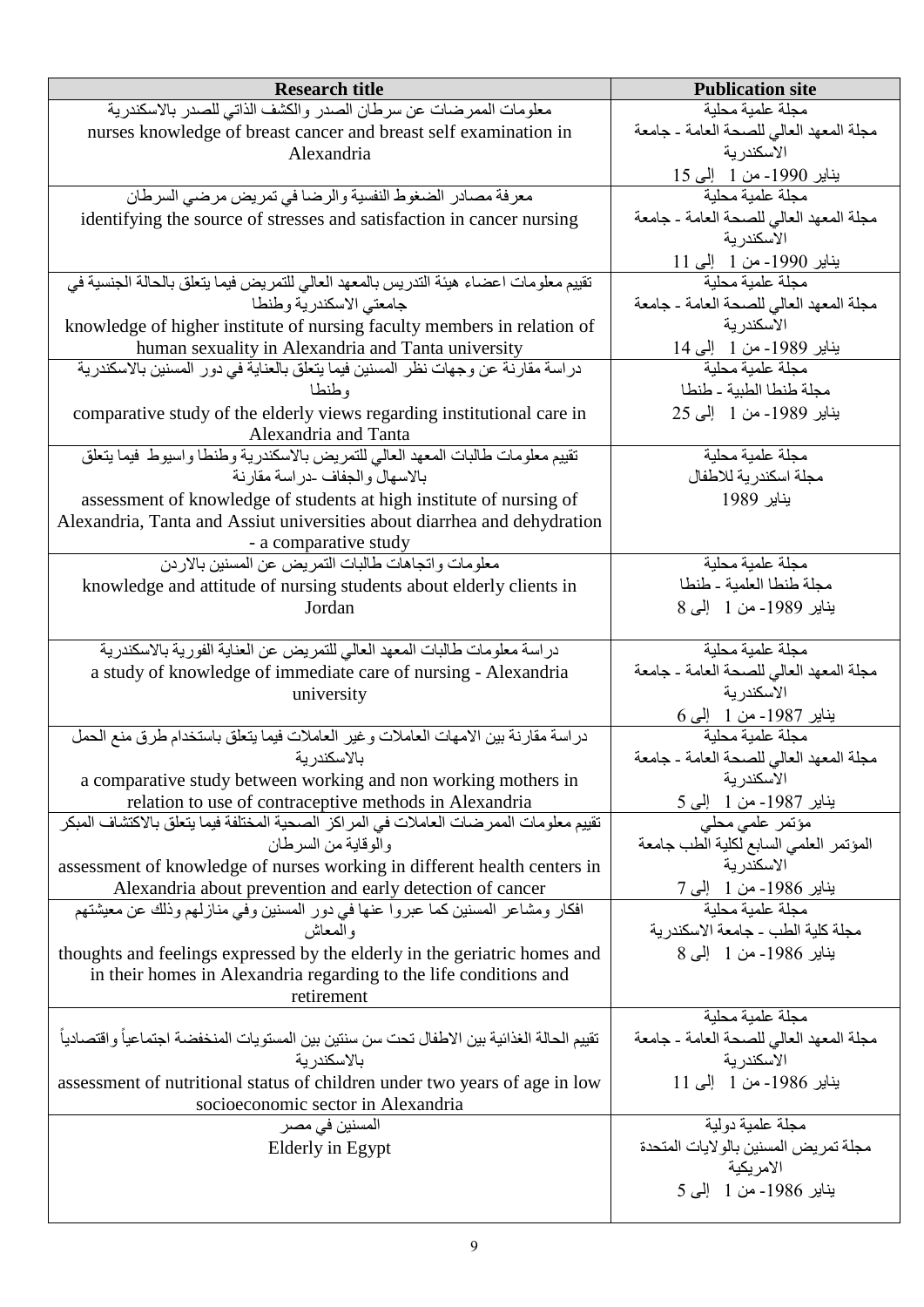| <b>Research title</b>                                                             | <b>Publication site</b>                 |
|-----------------------------------------------------------------------------------|-----------------------------------------|
| معرفة الطرق الداخلية المستخدمة للنظافة الشخصية في اثناء الدورة الشهرية بين طالبات | مجلة علمبة محلبة                        |
| المدار س الاعدادية بالاسكندر ية                                                   | مجلة طنطا العلمية - طنطا                |
| identifying indigenous methods used in menstrual hygiene among                    | يناير 1986- من 1 إلى 11                 |
| preparatory school girls in Alexandria                                            |                                         |
|                                                                                   |                                         |
| رضاء المريض في مستشفى عام                                                         | مجلة علمية محلية                        |
| Patient satisfaction in orthopedic hospital                                       | مجلة كلية الطب بالاسكندر ية             |
|                                                                                   | يناير 1985- من 1 - إلى 7                |
| تقييم معلومات الممر ضات عن الاكتئاب بين المسنين                                   | مجلة علمية محلية                        |
| assessment of nurses knowledge about depression among the elderly                 | مجلة طنطا العلمبة                       |
|                                                                                   | يناير 1985- من 1 إلى 11                 |
| مدي تفاعل الممر ضات العاملات مع المرضىي المسنين كاساس يعتمد على اعمار هم في العمل | مجلة علمية محلية                        |
| مع هذه الفئة                                                                      | مجلة المعهد العالى للصحة العامة - جامعة |
| nurses reaction towards the elderly patients based on the age of nurses           | الاسكندر ية                             |
| working with this sector                                                          | يناير 1984- من 1   إلى 11               |
| تأثير تقييم برنامج تدريبي في مجال تمريض المسنين على معلومات ومهارات الممرضات      | مجلة علمية محلية                        |
| العاملات مع المسنين                                                               | مجلة المعهد العالى للصحة العامة - جامعة |
| effect evaluation of in-service training program in the field of geriatric        | الاسكندر ية                             |
| nursing knowledge, skills and performance of nurses dealing with                  | يناير 1983- من 1 إلى 15                 |
| geriatric cases                                                                   |                                         |

#### **Scientific Books:**

- المهام الوظيفية للمدارس الثانوية الفنية للتمريض( الجزء الخاص تمريض صحة المجتمع). وزارة الصحة والسكان (1985).
- منهج تمريض صحة الجمعع لمدارس الثانوية الفنية للتمريض الصف الثاني. وزارة الصحة والسكان (1985).
- منهج تمريض صحة المجتمع لمدارس الثانوية الفنية للتمريض الصف الثالث. وزارة الصحة والسكان (1985).
- دليل المدربات في مجال الرعاية الصحية الأولية. وزارة الصحة والسكان والمظمة الصحية العالمية (1987). ■
- كتاب تمريض صحة المجتمع لطلبة المعهد الفنى الصحى باالسكندرية )1990(
- كتاب تمريض المسنين. كلية التمريض جامعة اسيوط )2006(
- Community Health Nursing, for Faculty of Nursing, Alexandria University (1988).
- Participate in writing a "Community Nursing Textbook" for Arabic Countries W.H.O, 1995
- Health and Community, for Faculty of Nursing, Alexandria University (1995).
- Community Health, for Faculty of Nursing, Alexandria University (1995).
- "Participate in "Developing the Community Health Curricula for nursing schools" and "Teachers guide book "Healthy Mother/ Healthy child. JOHN SNOW, Inc. Cairo, Egypt; 2000-2002.
- **Participated in Community Health Nursing Curricula Development, in Faculty of Nursing,** for graduate and postgraduate level.
- Community health nursing book, for Faculty of Nursing, Alexandria University (2004).
- Core curriculum: community health nursing for undergraduate students in Egyptian Nursing Faculties, Ministry of Higher education scientific research; Arab Republic of Egypt (2004).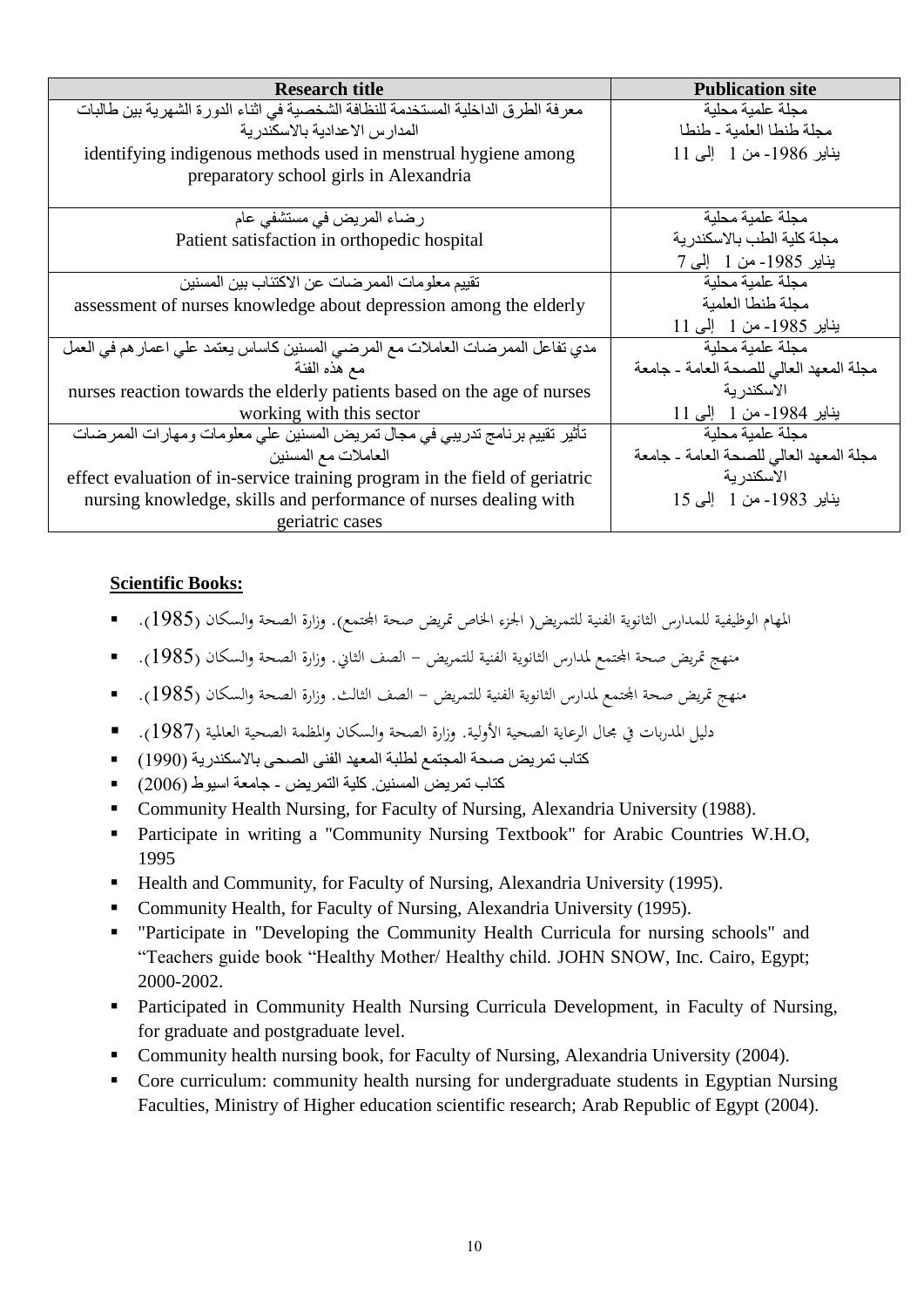# **Roles and Responsibilities:**

### **Administrative responsibilities:**

- Dean of Institute of Nursing Sultanate Oman (1992-1996)
- Head of Community Health Nursing Department, Faculty of Nursing, Alexandria University, Egypt (1996-2003).

### **Teaching responsibilities:**

- Participation in planning, organizing and supervising undergraduate and master's students' clinical practice.
- Previous teaching experiences (courses taught):

# **\* Firstly: undergraduate level:**

- 1. Principles of Community Health
- 2. Community Health
- 3. Community Health Nursing
- 4. Gerontological Nursing
- 5. Health Education
- 6. Human relation
- 7. Communication
- 8. Health and Community

# **\* Secondly: postgraduate level:**

- 1. Community Health Nursing
- 2. Community Health Problems
- 3. Society, Family and Demography
- 4. Environmental Sanitation
- 5. Gerontological Nursing
- 6. Elderly Nutrition
- 7. Psychological Aspect of Elderly
- 8. Nursing Service Administration
- 9. Issues and Trends in Nursing

10. Family Health

11. Independent study in Community Health Nursing

#### **Supervision responsibilities**

- Academic supervisor for undergraduate students.
- Supervisor of many masters and doctoral thesis.
- Supervise different activities carried out by community health nursing department members.
- Evaluate many researches for the promotion of university professors and assistant professors.
- Academic supervisor for community health nursing department at El Mansoura University
- Academic supervisor for community health nursing department at Assiut University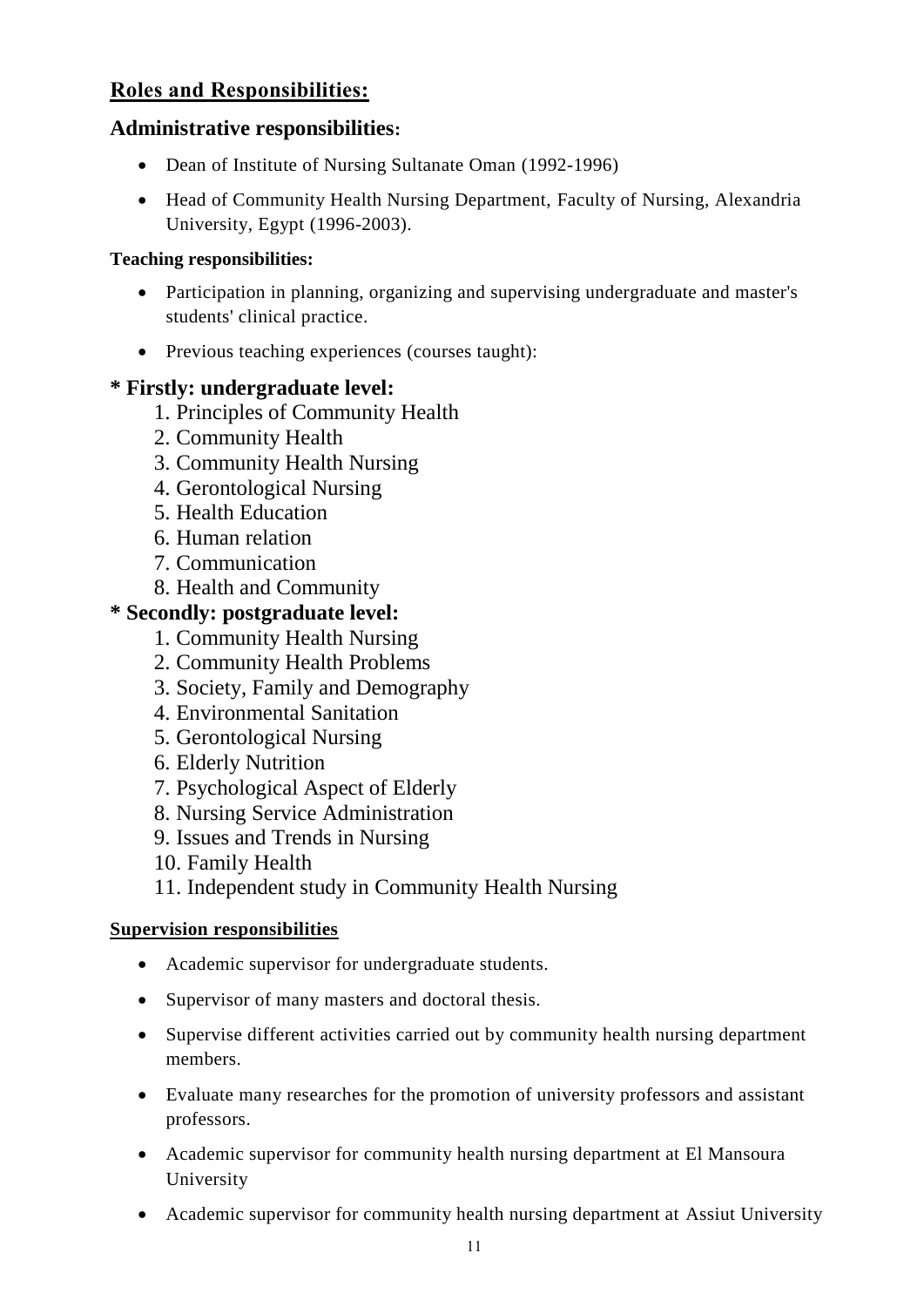| تاريخ         |       | تاريخ المناقشة | نوع           | الجامعة    | موضوع البحث                                                                                                                                                                                                               |
|---------------|-------|----------------|---------------|------------|---------------------------------------------------------------------------------------------------------------------------------------------------------------------------------------------------------------------------|
| منح<br>الدرجة | تحكيم | اشراف          | الاشراف       | المانحة    |                                                                                                                                                                                                                           |
| 2008          | تحكيم | اشراف          | مشرف          | الاسكندرية | احتياجات البالغين المعاقين بدنياً بمر اكز التأهيل المهنى                                                                                                                                                                  |
|               |       |                | رئيسى         |            | Needs of the physically handicapped adults in the<br>vocational rehabilitation centers                                                                                                                                    |
| 2008          | تحكيم | اشر اف         | مشرف<br>رئيسى | اسيوط      | نو عية الحياة للمرضي المسنين الذين يعانون من مرض السكر في<br>محافظة اسيو ط                                                                                                                                                |
|               |       |                |               |            | Quality of life among elderly patients suffering from<br>diabetes mellitus disease in Assiut governorate                                                                                                                  |
| 2008          | تحكيم | اشراف          | مشرف<br>رئيسى | اسيوط      | تقييم دور مقدمي الرعاية فيما يتعلق بالوقاية من هشاشة العظام<br>للمسنبن بمدبنة اسبوط                                                                                                                                       |
|               |       |                |               |            | assessment of care givers role in relation to<br>prevention of osteoporosis among the elderly<br>personnel in Assiut city                                                                                                 |
| 2008          | تحكيم | اشر اف         | مشرف<br>رئيسى | اسيو ط     | تقييم معلومات ومهارات واتجاهات الممرضات عن العناية بالمسنين<br>كاساس لاعداد وتنفيذ وتقويم برنامج تعليمي لهم بالمستشفى الجامعي<br>بالمنبا                                                                                  |
|               |       |                |               |            | assessment of nurses knowledge, skills and attitudes<br>regarding the elderly care as basis for designing,<br>implementing and evaluating an educational program<br>for them in El Minia university hospital              |
| 2007          | تحكيم | اشر اف         | مشرف<br>رئيسى | اسيوط      | تقييم معلومات واداء واتجاهات مقدمي الرعاية فيما يتعلق بالرعاية<br>التمريضية للاطفال ذوي الاحتياجات الخاصة بمدينة اسيوط<br>assessment of knowledge, performance and attitudes<br>of care givers concerning nursing care of |
| 2007          | تحكيم | اشراف          | مشرف          | اسيوط      | handicapped children in Assiut city<br>تقييم برنامج تعليمي عن التغذية للمسنين والقائمين على ر عايتهم في                                                                                                                   |
|               |       |                | رىيسى         |            | الريف في محافظة اسيوط<br>assessment of an educational program concerning<br>nutritional status among the elderly and care givers<br>in rural areas in Assiut governorate                                                  |
| 2007          | تحكيم | اشراف          | مشرف<br>رئیسی | الاسكندرية | اخلاقيات المهنة التي تمارسها الممرضات العاملات بمراكز رعاية<br>الامومة والطفولة<br>professional ethics practiced by nurses working in                                                                                     |
|               |       |                |               |            | maternal and child health centers                                                                                                                                                                                         |
| 2006          | تحكيم | اشراف          | مشرف<br>رئیسی | اسيوط      | در اسة لتقييم معلومات وانجاهات وممارسات طالبات النمريض عن<br>الدرن الرئوي كاساس لاعداد تنفيذ وتقييم برنامج تعليمي لهن في<br>مدينة اسيو ط                                                                                  |
|               |       |                |               |            | study of knowledge, practices and attitudes of<br>nursing students regarding to develop, implement<br>and evaluation an evaluation educational program for<br>them in Assiut city                                         |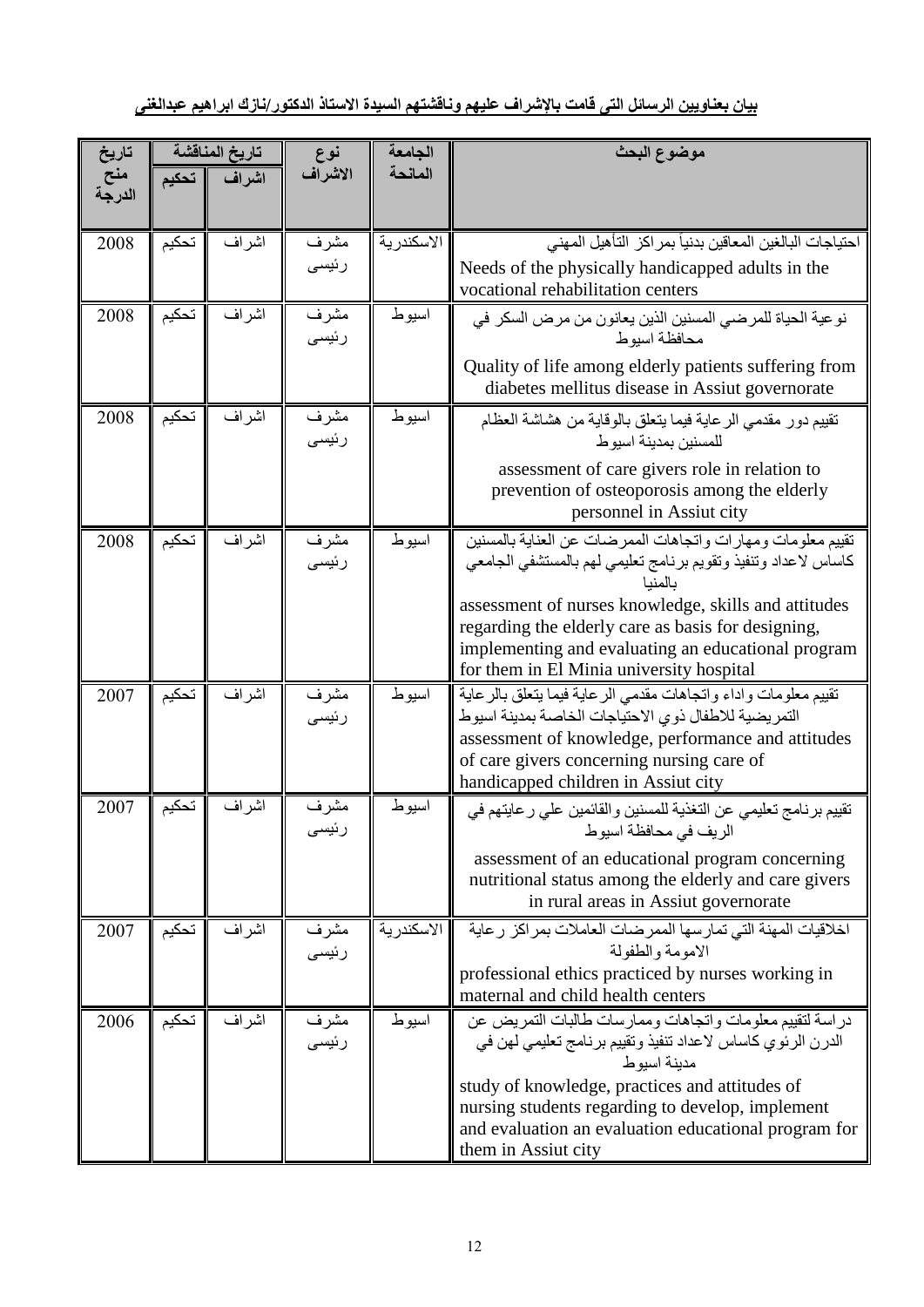| تاريخ         |       | تاريخ المناقشة | نوع                 | الجامعة    | موضوع البحث                                                                                                                 |
|---------------|-------|----------------|---------------------|------------|-----------------------------------------------------------------------------------------------------------------------------|
| منح<br>الدرجة | تحكيم | اشراف          | الاشراف             | المانحة    |                                                                                                                             |
| 2006          | تحكيم | اشراف          | مشترك في<br>الإشراف | الاسكندرية | اتجاهات وممارسات العاملين بدور المسنين نحو نزلاء الدور من كبار<br>السن                                                      |
|               |       |                |                     |            | attitudes and practices of working personnel towards                                                                        |
|               |       |                |                     |            | the residents of elderly homes                                                                                              |
| 2006          | تحكيم | اشراف          | مشرف                | اسيوط      | تقييم معلومات واتجاهات ومهارات موظفى جامعة اسيوط عن رعاية                                                                   |
|               |       |                | رئيسى               |            | المسنين<br>assessment of knowledge, practice and attitudes of                                                               |
|               |       |                |                     |            | workers in Assiut university toward elderly care                                                                            |
| 2006          | تحكيم | اشر اف         | مشرف                | الاسكندرية | العدالة بين الجنسين داخل الاسر بمدينة المنصورة                                                                              |
|               |       |                | رئيسى               |            | gender equity with families in El Mansoura city                                                                             |
| 2006          | تحكيم | اشراف          | مشرف<br>رئيسى       | الاسكندرية | تقييم البيئة المنزلية وعلاقتها بصحة الطفل في المناطق الريفية<br>بالاسكندر بة                                                |
|               |       |                |                     |            | assessment of home environment and it's relation to<br>child health rural areas in Alexandria                               |
| 2006          | تحكيم | اشراف          | مشترك في            | طنطا       | بحث العوامل المؤدية إلى زيادة الوزن بين المراهقين بمدينة طنطا                                                               |
|               |       |                | الإشراف             |            | investigate factors contributing to overweight among                                                                        |
|               |       |                |                     |            | adolescents in Tanta city                                                                                                   |
| 2005          | تحكيم | اشر اف         | مشرف<br>رئيسى       | الاسكندرية | تأثير المشورة الغذائية للمراهقات الحوامل على نتاج حملهن<br>the effect of nutritional counseling of pregnant                 |
|               |       |                |                     |            | adolescents on their pregnancy outcome                                                                                      |
| 2004          | تحكيم | اشراف          | مشرف<br>رئيسى       | اسيوط      | تقييم برنامج تعليمي بين عمال مصنع الاسمنت بمدين اسيوط للوقاية<br>من مخاطر الصناعة                                           |
|               |       |                |                     |            | evaluation of an educational program among the                                                                              |
|               |       |                |                     |            | workers working in cement factory in Assiut city for                                                                        |
|               |       | اشراف    تحكيم |                     |            | prevention of occupational hazards                                                                                          |
| 2003          |       |                | مشرف<br>رئيسى       | الاسكندرية | العوامل المؤثرة على ممارسات العناية الذاتية لطلبة المدارس<br>المصابين بالسكر ي بالاسكندر بة                                 |
|               |       |                |                     |            | factors affecting se f-care practices of diabetic                                                                           |
|               |       |                |                     |            | school students in Alexandria                                                                                               |
| 2002          | تحكيم | اشراف          | مشرف<br>رئيسى       | الاسكندرية | تحديد الر عاية التمريضية المقدمة في عيادات المصـانـع في الاسكندرية<br>identification of nursing care provided in industrial |
|               |       |                |                     |            | health clinics in Alexandria                                                                                                |
| 2001          | تحكيم | اشر اف         | مشرف                | اسيوط      | تقييم برنامج تدريبي لممرضة الصحة المدرسية في مدينة اسيوط                                                                    |
|               |       |                | رئيسى               |            | evaluation of training program for school health<br>nurse in Assiut city                                                    |
| 2000          | تحكيم | اشراف          | مشرف                | اسيوط      | تقييم معلومات الممرضات عن الوقاية من الحوادث بين المسنين في                                                                 |
|               |       |                | رئيسى               |            | محافظة اسبوط                                                                                                                |
|               |       |                |                     |            | assessment of nurses knowledge about accidents<br>prevention among the elderly in Assiut governorate                        |
| 1994          | تحكيم | اشراف          | مشرف                | اسيوط      | در اسة لتقييم مدي تقبل السيدات لتنظيم الاسر ة في محافظة اسيوط                                                               |
|               |       |                | رئيسى               |            | evaluation study of the acceptability of family<br>planning among females in Assiut governorate                             |
| 1990          | تحكيم | اشراف          | مشرف                | اسيوط      | تقييم معلومات ممرضة المدرسة في التحكم ومراقبة الامراض المعدية                                                               |
|               |       |                | رئيسى               |            | بين اطفال المدارس باسيوط                                                                                                    |
|               |       |                |                     |            | assessment of school health nurses knowledge about                                                                          |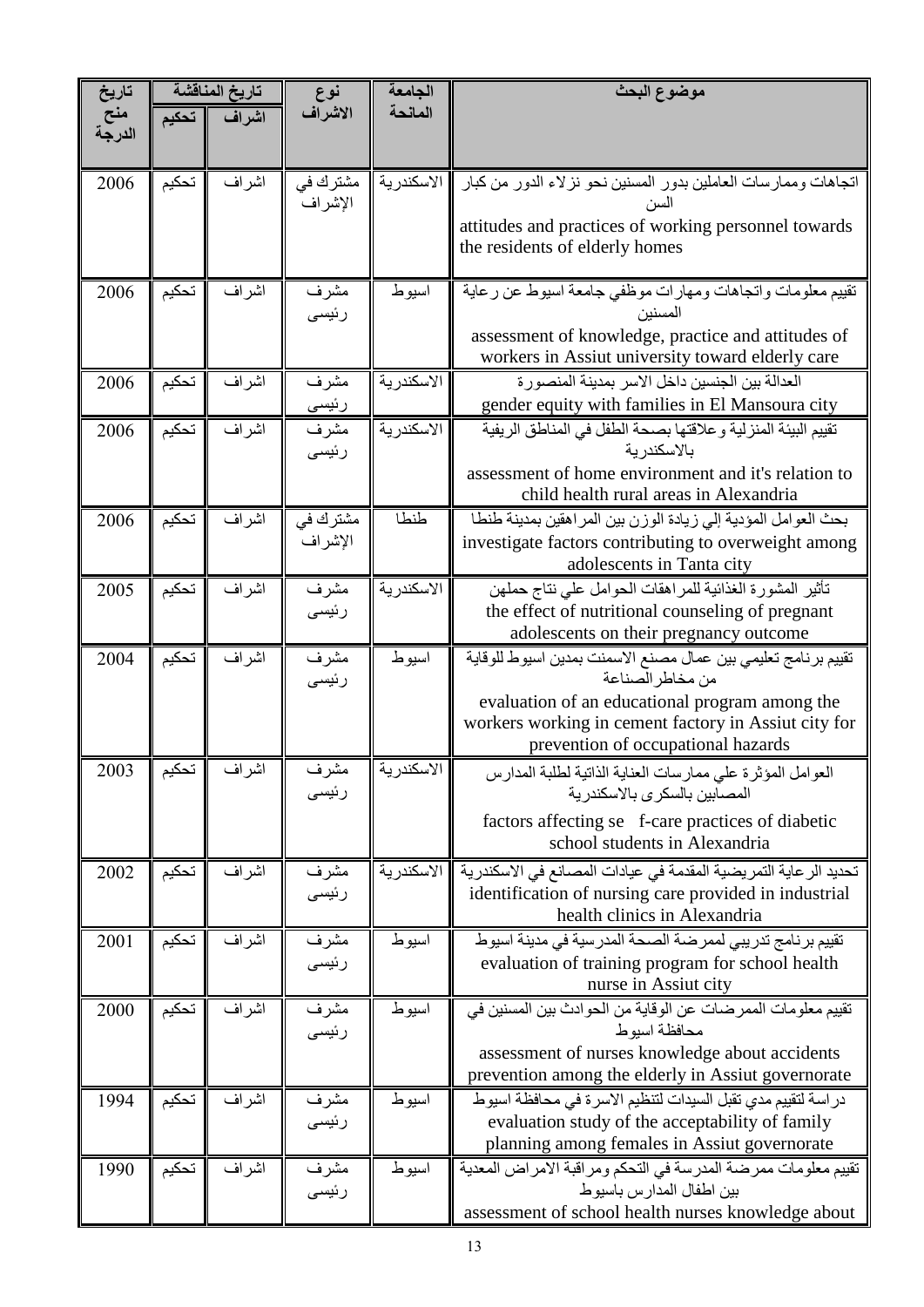| تاريخ  |       | تاريخ المناقشة | نوع           | الجامعة     | موضوع البحث                                                                              |
|--------|-------|----------------|---------------|-------------|------------------------------------------------------------------------------------------|
| منح    | تحكيم | اشراف          | الاشراف       | المانحة     |                                                                                          |
| الدرجة |       |                |               |             |                                                                                          |
|        |       |                |               |             |                                                                                          |
|        |       |                |               |             | the control of communicable diseases among the<br>primary school children in Assiut city |
| 1990   | تحكيم | اشراف          | مشرف          | اسيوط       | تقييم معلومات الممرضات واقارب المسنين عند تغذية المسنين                                  |
|        |       |                | رئيسى         |             | بمحافظة اسيو ط                                                                           |
|        |       |                |               |             | assessment of nurses and elderly relatives knowledge                                     |
|        |       |                |               |             | about elderly nutrition in Assiut governorate                                            |
| 1989   | تحكيم | اشراف          | مشرف          | الاسكندريه  | معلومات الممرضات عن سرطان الثدي والفحص الذاتي للثدي                                      |
|        |       |                | رئيسى         |             | بالاسكندر بة                                                                             |
|        |       |                |               |             | knowledge of nurses about breast cancer and breast<br>self examination in Alexandria     |
| 1986   | تحكيم | اشراف          | مشرف          | الاسكندريه  | معلومات كبار السن عن صحة الاسنان وممارستهم للعناية بالفم                                 |
|        |       |                | رئيسى         |             | وعلاقته بالحالة الصحية للفم                                                              |
|        |       |                |               |             | elderly knowledge of dental health and oral hygienic                                     |
|        |       |                |               |             | practices and their relation to oral health conditions                                   |
|        | تحكيم |                |               | الاسكندريه  | الأنماط السلو كية النفس اجتماعية للأطفال قبل سن المدر سة المقيمين                        |
|        |       |                |               |             | وغير المقيمين بالمؤسسات الاجتماعية في طنطا                                               |
|        |       | اشر اف         | مشرف<br>رئيسى | الاسكندريه  | معلومات الممرضات عن سرطان الثدي والفحص الذاتي للثدي<br>بالاسكندر ية                      |
|        | ----  | اشر اف         | مشرف          | الاسكندريه  | معلومات عمال النسيج عن مخاطر الصناعة وطرق الوقاية منها                                   |
|        |       |                | رئيسى         |             |                                                                                          |
|        | ----  | اشر اف         | مشرف          | الاسكندريه  | معلومات كبار السن عن صحة الاسنان وممارستهم للعناية بالفم                                 |
|        |       |                | رئيسى         |             | وعلاقته بالحالة الصحية للفم                                                              |
|        | تحكيم | اشراف          | مشرف          | الاسكندر يه | تقييم الغلاف الجلدى لنزلاء دور المسنين بالاسكندرية                                       |
|        |       |                | رئيسى         |             |                                                                                          |
|        | تحكيم |                | -------       | الاسكندريه  | تقييم الوسائل الامنية المستخدمة في المدارس الفنية الميكانيكية في<br>الاسكندر ية          |
|        | تحكيم |                |               | الاسكندريه  | الاحتياجات الجسمانية والنفس اجتماعية للمسنين المقيمين بمنازلهم من                        |
|        |       |                |               |             | وجهة نظر هم وكذلك من وجهة نظر القائمين على خدمتهم بمدينة                                 |
|        |       |                |               |             | الاسكندرية                                                                               |
|        | تحكيم |                |               | الاسكندريه  | تقييم للرعاية الصحية الذاتية التي تمارسها السيدات اللاتي يعملن                           |
|        | تحكيم |                |               | الاسكندريه  | نمط حياة طالبات جامعة الاسكندرية فيما يتعلق بالوقاية من هشاشة<br>العظام                  |
| 2005   | تحكيم | اشراف          | مشرف          | الاسكندر يه | تأثير المشورة الغذائية للمراهقات الحوامل على نتائج حملهن                                 |
|        |       |                | رئيسى         |             |                                                                                          |
| 2008   | تحكيم |                |               | الاسكندريه  | العوامل المصاحبة لحدوث مرض الجرب بين المرضى المترددين<br>على المراكز الصحية بالاسكندرية  |
| 2008   | تحكيم |                |               | الاسكندريه  | جودة الحياة لدى طلاب مدارس الصم وضعاف السمع في الاسكندرية                                |
| 2009   | تحكيم | اشراف          | مشرف<br>رنيسى | الاسكندريه  | ممارسات منع انتشار العدوى لمرضىي الدرن في مستوصفات<br>وعيادات الصدر بمحافظة كفر الشيخ    |
| 2010   | تحكيم | اشراف          | مشرف          | الاسكندريه  | معلومات وممارسات واتجاهات الامهات تجاه اطفالهن المصابين                                  |
|        |       |                | رئيسى         |             | بالربو الشعبي بمدينة المنصورة                                                            |
| 2010   | تحكيم | اشراف          | مشرف<br>رئيسى | الاسكندر يه | الاهتمامات النفس اجتماعية للسيدات المرضىي بالسكرى في محافظة<br>كفر الشيخ                 |
| 2010   | تحكيم | ------         | ------        | الاسكندريه  | العوامل المنعلقة بالسلس البولى للمسنين المقيمين بدور المسنين                             |